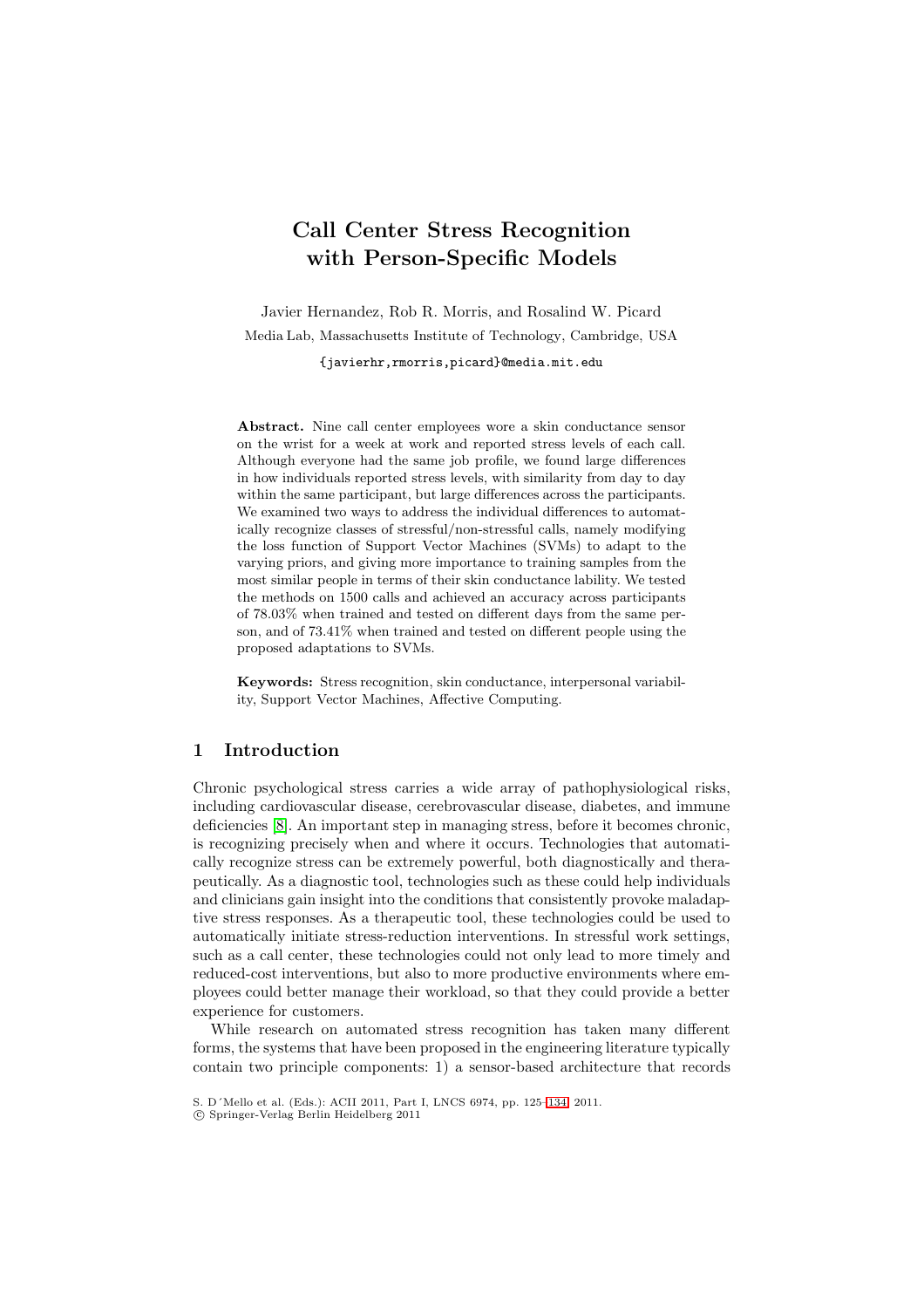relevant features and 2) a software-based system that makes predictions about an individual's current stress level. The sensing modalities can take many forms, including audio and visual modalities, but biosensors provide the most direct access into the physiological changes that accompany stress-induced changes [\[3\]](#page-9-1).

While great strides have been made in real-life biosensing [\[13\]](#page-9-2), the computational task of inferring stress levels from biosensor data is still a considerable challenge. There is often great variability in how people experience stress [\[10\]](#page-9-3) and how they express it physiologically [\[11\]](#page-9-4), and this interpersonal variability can stymie efforts to build a one-size-fits all stress recognition system. This work explores using data from each individual to help manage the problem of interpersonal variability. In particular, we modify the loss function of SVMs to encode a person's tendency to report stressful events, and give more importance to the training samples of the most similar participants. These changes were validated in a case study where skin conductance (SC) was monitored in nine call center employees during a one-week period of their regular work.

This paper is organized as follows. Section [2](#page-1-0) reviews previous studies on the subject of this work. Section [3](#page-2-0) provides details about the data collection. Section [4](#page-3-0) presents the problem of interpersonal variability and proposes two complementary methods to address it. Section [5](#page-5-0) explains the data preprocessing and experimental protocols. Section [6](#page-6-0) provides results and analysis.

# <span id="page-1-0"></span>**2 Background and Previous Work**

## **2.1 Physiological Stress and Skin Conductance**

Stress-induced changes can be monitored with biosensors, and a particular focus is often placed on the sympathetic nervous system, which is designed to mobilize the body's resources in response to a challenge or a threat. While most visceral organs are dually innervated by both the para- and sympathetic nervous systems, the eccrine sweat glands are thought to be solely controlled by the sympathetic nervous system [\[3\]](#page-9-1). Thus, skin conductance sensors that measure eccrine sweat gland activity are often used to monitor sympathetic nervous system activity.

A century of short-term lab measurements have shown that SC is subject to inter-person variability, with differences in age, gender, ethnicity, and hormonal cycles contributing to individual differences [\[3\]](#page-9-1). Furthermore, many researchers suggest that stable personality differences may contribute to differences in skin conductance lability - a psychophysiological trait characterized by high SC responsivity and slow habituation [\[12\]](#page-9-5). As early as 1950, researchers have seen links between SC lability and such personality characteristics as emotional expressiveness, and antagonism [\[5\]](#page-9-6). Moreover, individuals defined as SC labiles have been seen to show greater myocardial reactivity in response to stress [\[9\]](#page-9-7). When developing stress recognition algorithms that incorporate measures of SC, interpersonal sources of variance should be considered.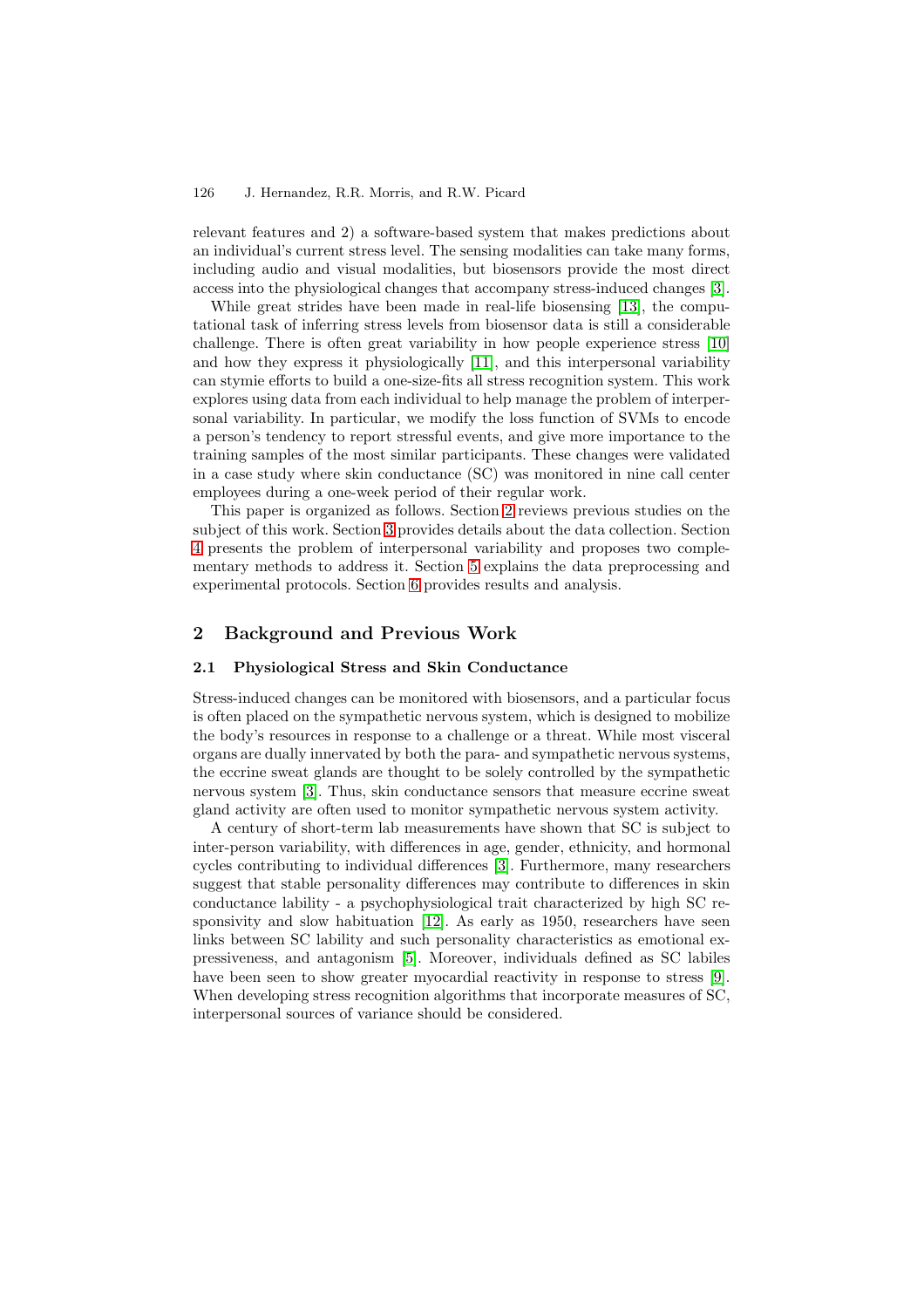### **2.2 Automatic Stress Recognition**

Several automatic stress recognition techniques have been explored in the research literature. In most cases, data are collected in the laboratory where variables that introduce noise are controlled or eliminated.

Researchers have explored a variety of classification methods, and techniques to reduce interpersonal variability. Barreto, Zhai and Adjouadi [\[1\]](#page-8-1), for example, used SVMs to discriminate between stressful and non stressful responses in a laboratory setting. The SVMs outperformed other classification algorithms, obtaining an accuracy of 90.1%. Various physiological signals were used in the classification, including SC, blood volume pulse, pupil diameter (PD) and skin temperature (ST). To account for participant variability, they divided extracted features from each participant with their corresponding baseline features. In a separate study, Setz et. al. [\[14\]](#page-9-8) used SC to automatically distinguish between cognitive load and psychosocial stress. In this case, Linear Discriminant Analysis (LDA) obtained 82.8% accuracy, outperforming SVMs. Setz et al. found that the average number of SC peaks, as well as their height distributions, were the most relevant features to the problem. To account for participant variability, distributions were computed for each participant independently. In another study, Shi et al. [\[15\]](#page-9-9) discriminated between stressful and non-stressful responses under social, cognitive and physical stressors. They obtained 68% precision and 80% recall using SVMs with SC, electrocardiogram (ECG), respiration (R) and ST. The problem of participant variability was addressed by subtracting a person-specific parameter to the features of each participant. This parameter was estimated as the average feature of all-non-stressful events of the participant.

In an effort to automatically recognize stress in a real-life setting, Healey and Picard [\[6\]](#page-9-10) monitored ECG, electromyogram, SC and R from people during a driving task. They used LDA to automatically discriminate between low (at rest), medium (highways) and high (city) levels of stress with 97% accuracy. In this case, the signals from each participant were normalized between zero and one, as proposed [by](#page-9-4) [11].

All of these studies, except for Setz et. al. [\[14\]](#page-9-8), used a combination of physiological signals, an approach that typically improves recognition accuracy. Nevertheless, some of the signals, such as PD and ECG, may not be easily recorded in real-life settings where comfortable and inconspicuous sensors are required to preserve natural behavior.

# <span id="page-2-0"></span>**3 Study Design**

**Location and Participants.** The study was conducted at a call center in Rhode Island, and was approved by the Institutional Review Board at the Massachusetts Institute of Technology. Nine call center employees (five females and four males) agreed to participate in the study. The employees all had the same job description and they all handled the same types of calls.

Throughout the course of one week, and only during work hours, participants wore a wristband biosensor and made self-report ratings at the end of each call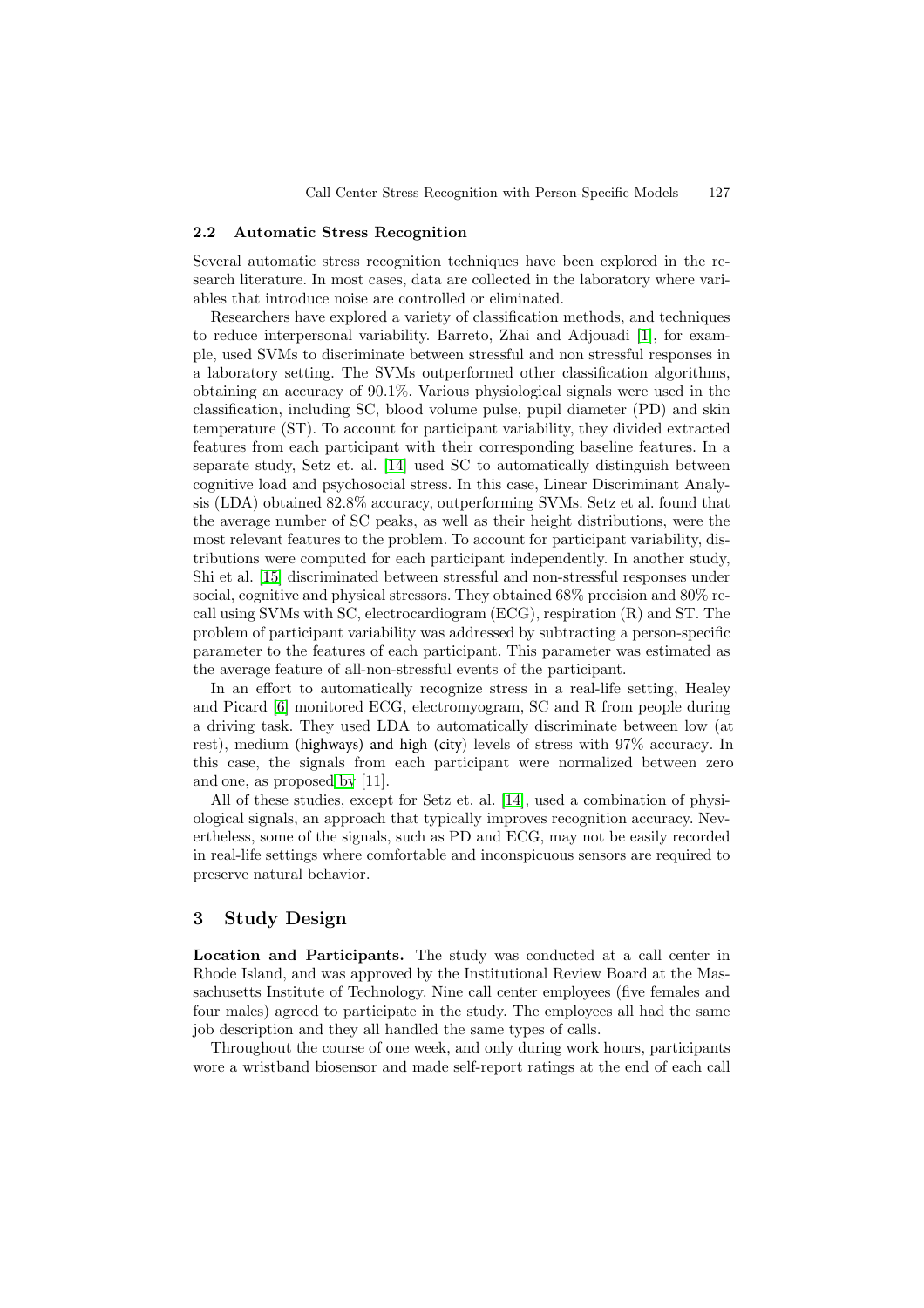they received. Besides those two, minimally invasive conditions, the participants went about their work as usual. Their day is primarily spent on the phone, and they handle high volumes of calls, many of which come from angry and frustrated customers.

Data Collection. Three sources of data were collected in this study: SC, selfreport measures, and worker call logs. SC was collected at a sampling rate of 8 Hz, similar to [\[10\]](#page-9-3) and [\[15\]](#page-9-9), and was recorded from dry Ag-AgCl 1cm diameter electrodes on the wrist, using an early beta version of the Affectiva<sup>[1](#page-3-1)</sup>  $Q^{TM}$ Sensor, a commercial sensor based on [\[13\]](#page-9-2).

Throughout the study, participants were also asked to rate each call they received in terms of stress. Specifically, they were asked "How was the last call?" using a 7 point likert scale, with the endpoints labeled as "extremely good" indicating non-stressful and "extremely bad" indicating very stressful. While this question may not capture other types of stressors, it allowed for quick (1-2 seconds) and non-disruptive self-report ratings. The call center also provided break times and detailed call logs for each participant containing the start-time, end-time, and duration of every call our participants received.

A total of 1500 calls were included in our study, averaging 4.51 minutes in length. Calls that had missing stress ratings, or corrupted SC (due to beta hard-ware problems or motion artifacts), were excluded. Fig. [1](#page-3-2) shows a one day example of collected raw data.



<span id="page-3-2"></span>**Fig. 1.** Example of data from one participant that contain calls (*dots*), stress ratings (*darker areas* represent more stressful calls), and break times (*squares*)

# <span id="page-3-0"></span>**4 Proposed Method**

Throughout this paper, we shall focus on the problem of supervised classification. Let  $\{(\mathbf{x}_i, y_i)\}_{i=1}^n$  be an i.i.d. training set, where  $\mathbf{x}_i$  represents the feature vector of the sample *i* and *u*<sub>i</sub> its class label, where  $u_i = \{-1, 1\}$ . Let the class priors of of the sample *i*, and  $y_i$  its class label, where  $y_i = \{-1, 1\}$ . Let the class priors of this set be  $P_+ = \frac{\#y-1}{n} = \frac{n_+}{n}$  and  $P_- = \frac{n_-}{n}$ . Similarly, we define the testing set as  $\{(\overline{\mathbf{x}_i}, \overline{y_i})\}_{i=1}^{\overline{n}}$ , and its priors  $\overline{P_+}$ , and  $\overline{P_-}$ .

<span id="page-3-1"></span> $\frac{1}{1}$  http://www.affectiva.com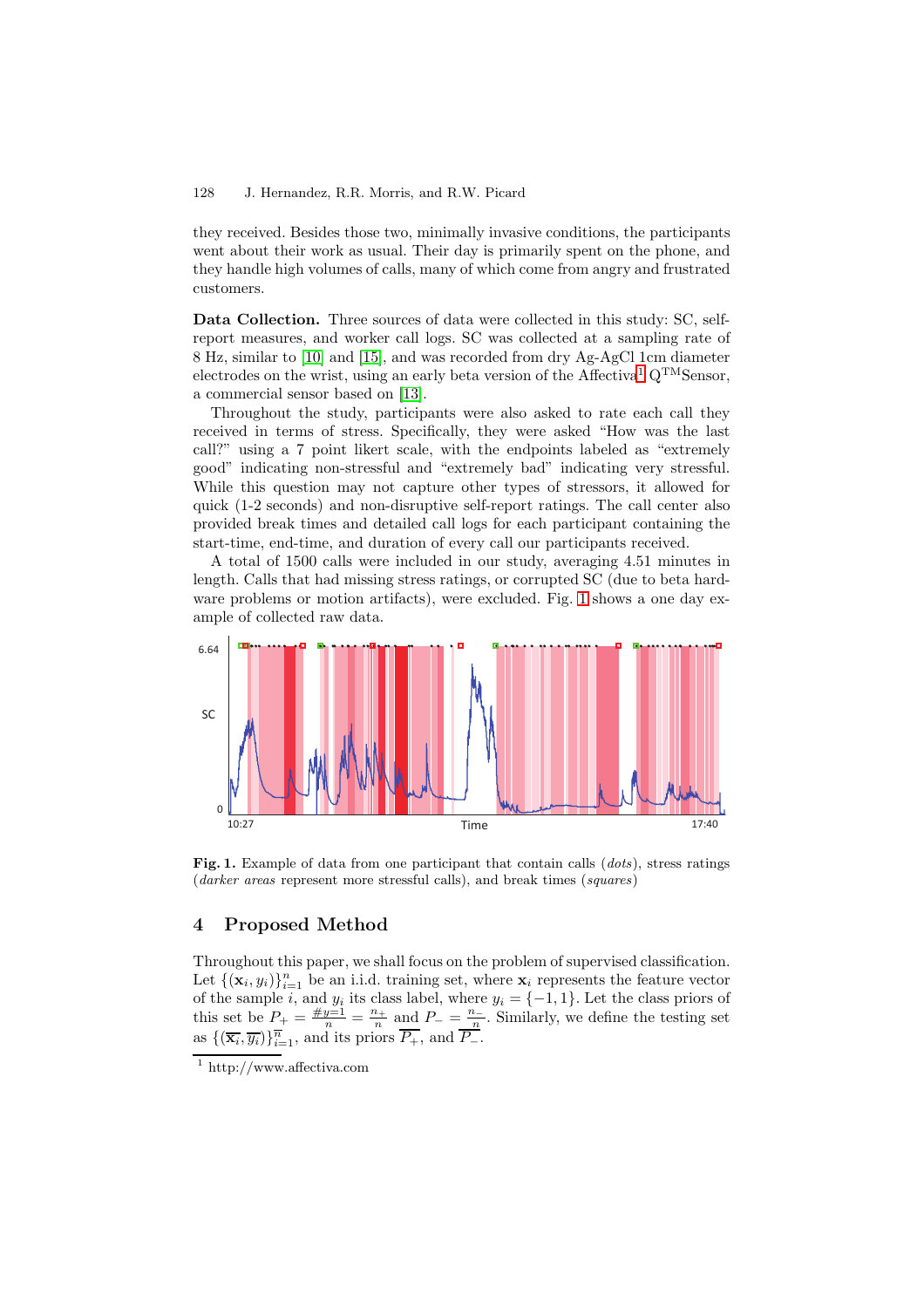We consider the problem where training data comes from the observation of a set of participants, and the testing data belongs to a new participant. This methodology introduces the common problem of participant variability, which usually violates the i.i.d. assumption and leads to an overall decrease in performance. To address the participant variability problem, we propose incorporating information of the testing participant into the loss function of SVMs.

**Support Vector Machines** [\[2\]](#page-9-11) are considered state-of-the-art supervised classification algorithms, and their main goal is to find the hyperplane **w** that maximizes the margin between data samples belonging to two classes (e.g., stressful vs non-stressful responses). The standard formulation of SVMs is as follows:

<span id="page-4-0"></span>
$$
\min_{\mathbf{w}} \quad \underbrace{\frac{1}{2} \|\mathbf{w}\|^2}_{regularization} + \underbrace{C}_{\{i \in \{y = +1\}} \left( \sum_{j \in \{y = -1\}}^{n_+} \xi_i + \sum_{j \in \{y = -1\}}^{n_-} \xi_j \right), \tag{1}
$$

*test. y<sub>i</sub>*(
$$
\mathbf{w}^T \mathbf{x}_i
$$
)  $\geq 1 - \xi_i$  and  $\xi_i \geq 0$ ,  $i = 1, 2, ... n$  (2)

where C is the misclassification cost, and  $\xi_i$  is the slack variable for the sample  $\mathbf{x}_i$ . For any new sample  $\overline{\mathbf{x}}$ , prediction is performed through  $\overline{y} = \mathbf{w}^T \overline{\mathbf{x}}$ .

## **4.1 Changing Class Priors**

In the context of stress recognition, class priors indicate the probability to report stressful events. In equation [1,](#page-4-0) priors of the training data are directly integrated into the loss function, and will condition the predictions of the classifier. Since different people may report more or less stressful events, we propose modifying SVMs' loss function to encode the class priors of the testing participant.

A standard method to modify the class priors is the introduction of class weights  $(S_+ \text{ and } S_-)$  for each type of misclassification error such as:

$$
loss function = \frac{C}{n} \left( \sum_{i \in \{y = +1\}}^{n_+} S_+ \xi_i + \sum_{j \in \{y = -1\}}^{n_-} S_- \xi_j \right) . \tag{3}
$$

If  $\frac{S_+}{S_-} = \frac{P_-}{P_+}$ , the classifier will tend to equally predict positive and negative samples [\[7\]](#page-9-12). To predict with the same priors of the testing data, we propose to use  $S_+ = \frac{P_+}{P_+}$ , and  $S_- = \frac{P_-}{P_-}$ . These weights come from enforcing the testing class priors

$$
\overline{P_+} = \frac{n_+ S_+}{n_- S_- + n_+ S_+} \quad and \quad \overline{P_-} = \frac{n_- S_-}{n_- S_- + n_+ S_+} , \tag{4}
$$

while preserving the same magnitude of the misclassification error:

$$
n_{+} + n_{-} = S_{+}n_{+} + S_{-}n_{-} . \tag{5}
$$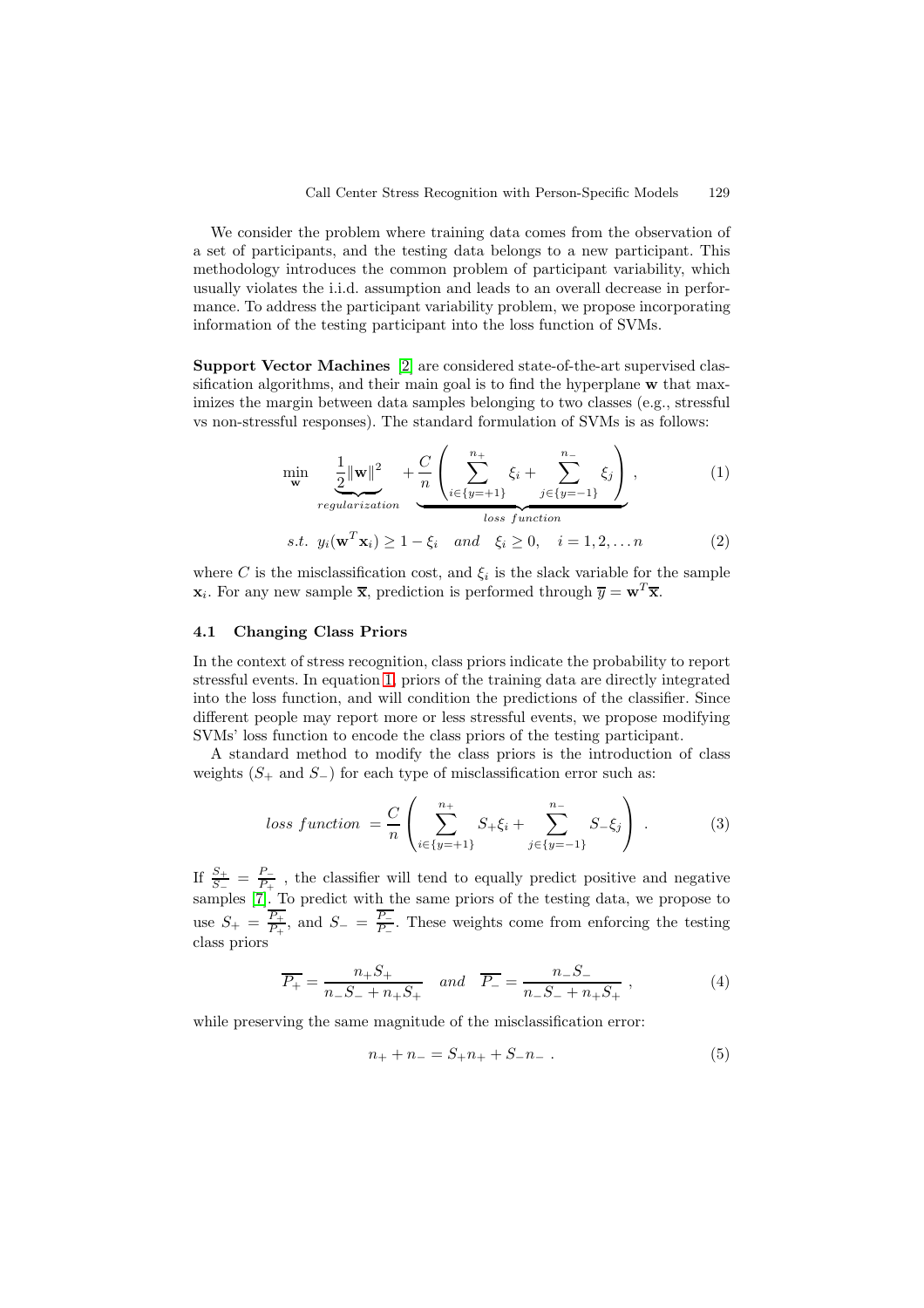## **4.2 Selecting Training Samples**

As described in Section [2,](#page-1-0) most of the approaches to address the interpersonal variability problem are based on feature transformations. Although these normalizations work well in practice, some participants may be less relevant than others to the classification because their display of physiologically responses is very different to the ones of the testing participant. Using a small set of unlabeled testing data, we propose finding the similarity of each training subject with the testing subject and use it during classification. We can encode this information as follows:

$$
loss function = \frac{C}{n} \left( \sum_{p=1}^{r} v_p \sum_{i \in particular}^{n^p} \xi_i \right) , \qquad (6)
$$

where r is the number of training participants,  $n<sup>p</sup>$  is the number of samples of the participant  $p$ , and  $v_p$  defines the similarity of the participant  $p$  for classification, based on SC lability. In particular, we computed the average number of peaks (at least  $0.05 \mu S$  of amplitude) per second and their height average for each training participant, and used k-Means clustering with  $k = 2$  to divide the participants. Given a new testing participant, we computed the same information and assigned  $v = 1$  to the participants of the closer cluster, and  $v = 0$  to the participants of the furthest one.

# <span id="page-5-0"></span>**5 Experimental Setting**

Preprocessing. Prior to our analysis, stress ratings were normalized for each participant in order to use all of the scale and to attenuate subjectivity. Furthermore, since the call ratings were quite unbalanced (see Table [1\)](#page-5-1), we transformed the problem to a binary case where calls defined as definitely non-stressful (rating of "extremely good") were grouped into the negative class, and the remaining calls were grouped into the positive class. Table [2](#page-6-1) shows the average  $P_+$  value of different days for each participant. As hypothesized, the tendency to report stressful events is very different between participants and similar for different days of the same person.

<span id="page-5-1"></span>**Table 1.** Distribution of call ratings  $(1 -$  "extremely good" and  $7 -$  "extremely bad")

| Rating                                   |  | $4 \t 5 \t 6 \t 7$ |  |  |
|------------------------------------------|--|--------------------|--|--|
| Number of Calls 657 379 163 139 45 83 34 |  |                    |  |  |

Exponential smoothing  $(\alpha = 0.8)$  was applied to the SC signals to reduce noise and motion artifacts. Skin conductance signals for each participant were also normalized between zero and one to reduce the overall variability of the group [\[11\]](#page-9-4). From each signal, we extracted the following features: duration, maximum and minimum values and their relative positions to the signal duration, mean, standard deviation, slope between the first and last signal values, number of zero crossings, and quantile thresholds to capture the distribution of peak heights as described in [\[14\]](#page-9-8). These features were normalized to have zero mean and unit standard deviation.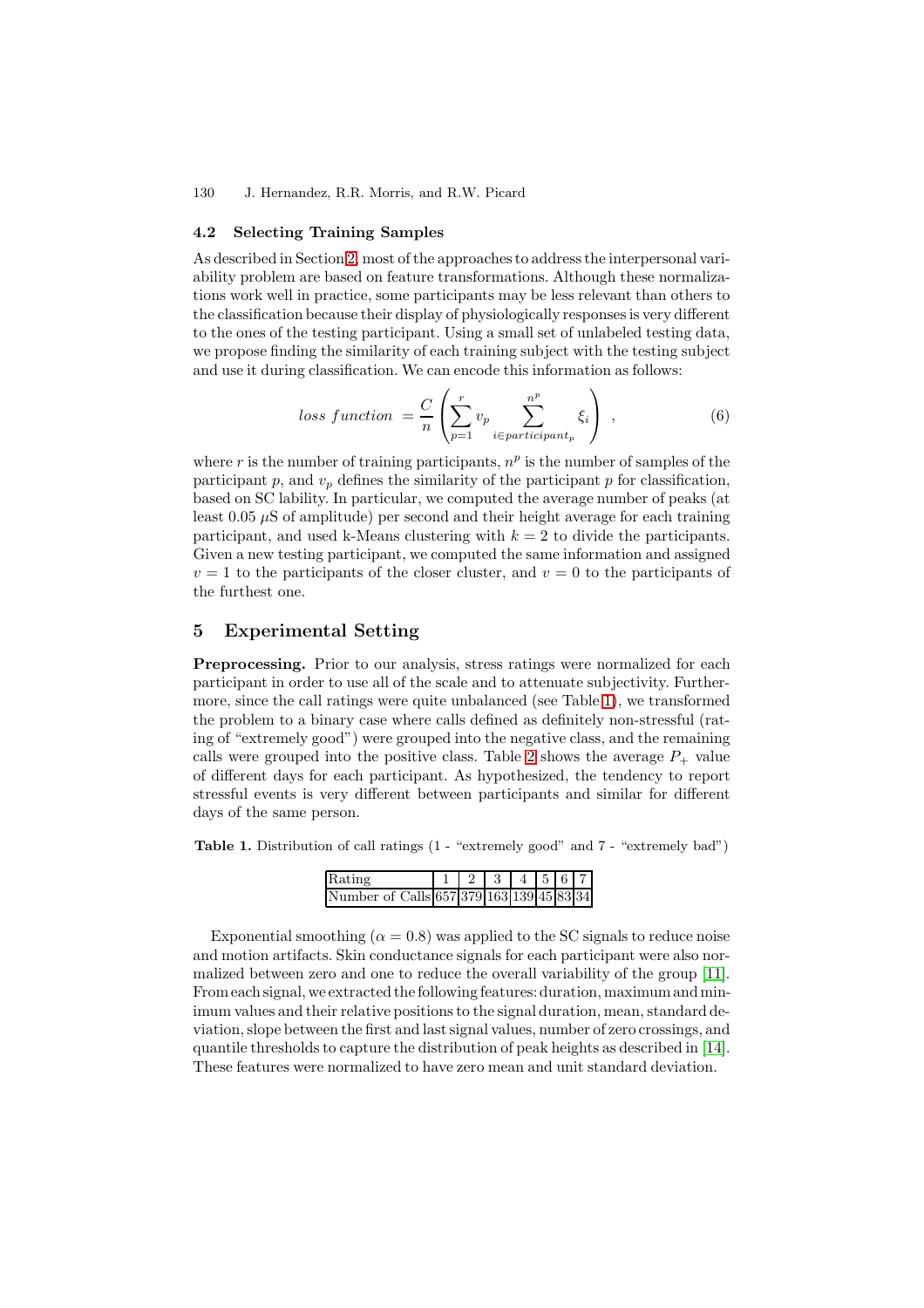<span id="page-6-1"></span>**Table 2.** Average and standard deviation (STD) of  $P_+$  for the nine participants

| Participant                                                                   |  |  |  |  | Average STD                                                                      |  |
|-------------------------------------------------------------------------------|--|--|--|--|----------------------------------------------------------------------------------|--|
| Average (%) 97.06 86.63 78.88 75.51 66.35 56.77 34.76 28.73 10.93 59.51 29.05 |  |  |  |  |                                                                                  |  |
| STD(%)                                                                        |  |  |  |  | 2.69   10.89   10.06   14.80   5.45   11.68   2.93   31.01   2.86   10.26   8.96 |  |

**Experiments.** Two testing protocols were used for the analysis. The first protocol (A) used leave-one-day-out cross-validation to obtain the stress ratings of one participant. That is, we used all days of a participant's data to train the algorithm, except one day that was used for testing. The process was repeated until all days were used as testing data. We expect this protocol to give the best performance for this data set, because both training and testing data come from the same participant. In practice, however, this protocol scales badly because it requires annotated information for each new participant. The second protocol (B) used leave-one-participant-out cross-validation. Here, the algorithm was trained with data from eight participants to predict the stress levels of the remaining participant, and it was repeated until all of the participants had been part of the testing data. This is a more realistic but difficult protocol in which the distribution of the training data and the testing data are dissimilar due to interpersonal variance. We tested the proposed modifications in this protocol with the expectation that it would mitigate the variance while preserving scalability.

To perform classification, we used the publicly available LIBSVM library [\[4\]](#page-9-13) that provides an efficient implementation of SVMs. We used the Radial Basis function as the kernel function to allow non-linear decision boundaries. For each training set, leave-one-participant/day-out was also used to find the parameters  $(\log_2 C \in \{-3:2:5\})$  and  $\log_2$  *kernel width*  $\in \{-15:2:-1\})$  that maximized the following expression:

$$
\frac{TN}{2(FN+FP+2TN)} + \frac{TP}{2(FN+FP+2TP)},
$$
\n<sup>(7)</sup>

where  $TP$  and  $TN$  are the number of correctly predicted stressful (true positives) and non-stressful (true negatives) calls respectively, and  $FN$  and  $FP$  correspond to the number of misclassified stressful (false negatives) and non-stressful (false positives) calls respectively. This expression enforces the same relevance to both classes independently of their class priors.

## <span id="page-6-0"></span>**6 Results**

Following the previous experimental settings, Fig. [2](#page-7-0) shows the results for protocol A, protocol B, and improvements of protocol B - correcting class priors (CCP) and selecting training samples (STS). As expected, when no improvements were applied, protocol B showed consistently lower average performance than protocol A, 58.45% and 78.03% respectively. This finding confirms that participant variability is difficult to model even though our data was appropriately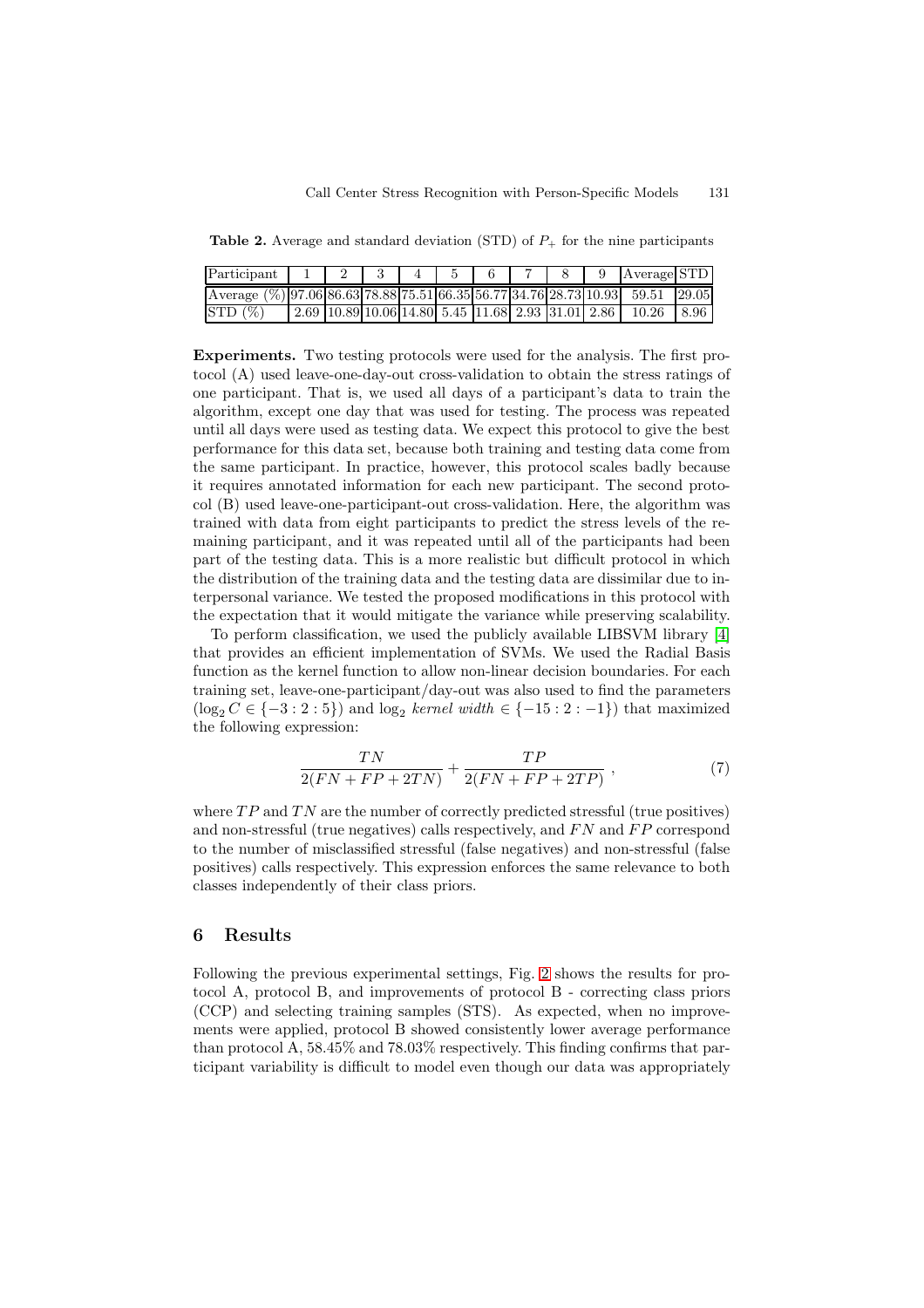

<span id="page-7-0"></span>normalized for all experiments. While CCP and STS individually increased the average accuracy to 69.83% and 70.91% respectively, the combination of the two improvements increased performance to 73.41%. Moreover, STS has the additional benefit of reducing the amount of training samples and therefore reducing the computational cost of the training phase. Closer inspection of Fig. [2](#page-7-0) shows that the improvements did not increase performance for two out of the nine participants (4 and 6). No significant relationships could be made between the two participants, but a replication of similar experiments with a larger number of participants could shed light on this topic. To compare the overall performance, Fig. [3](#page-7-1) (left) shows the Receiver Operating Characteristic (ROC) curves of protocol A, protocol B and  $B + STS + CCP$ . By observing the area under the curve (AUC), we can conclude that both improvements increased the overall accuracy.

Although accuracy has been used for most of the research papers to compare performance, it may not be the most adequate metric for real-life settings where class labels may be very unbalanced. For instance, accuracy values could be high if the algorithm predicted just the most likely class which could potentially



<span id="page-7-1"></span>**Fig. 3.** ROCs and precision-recall curves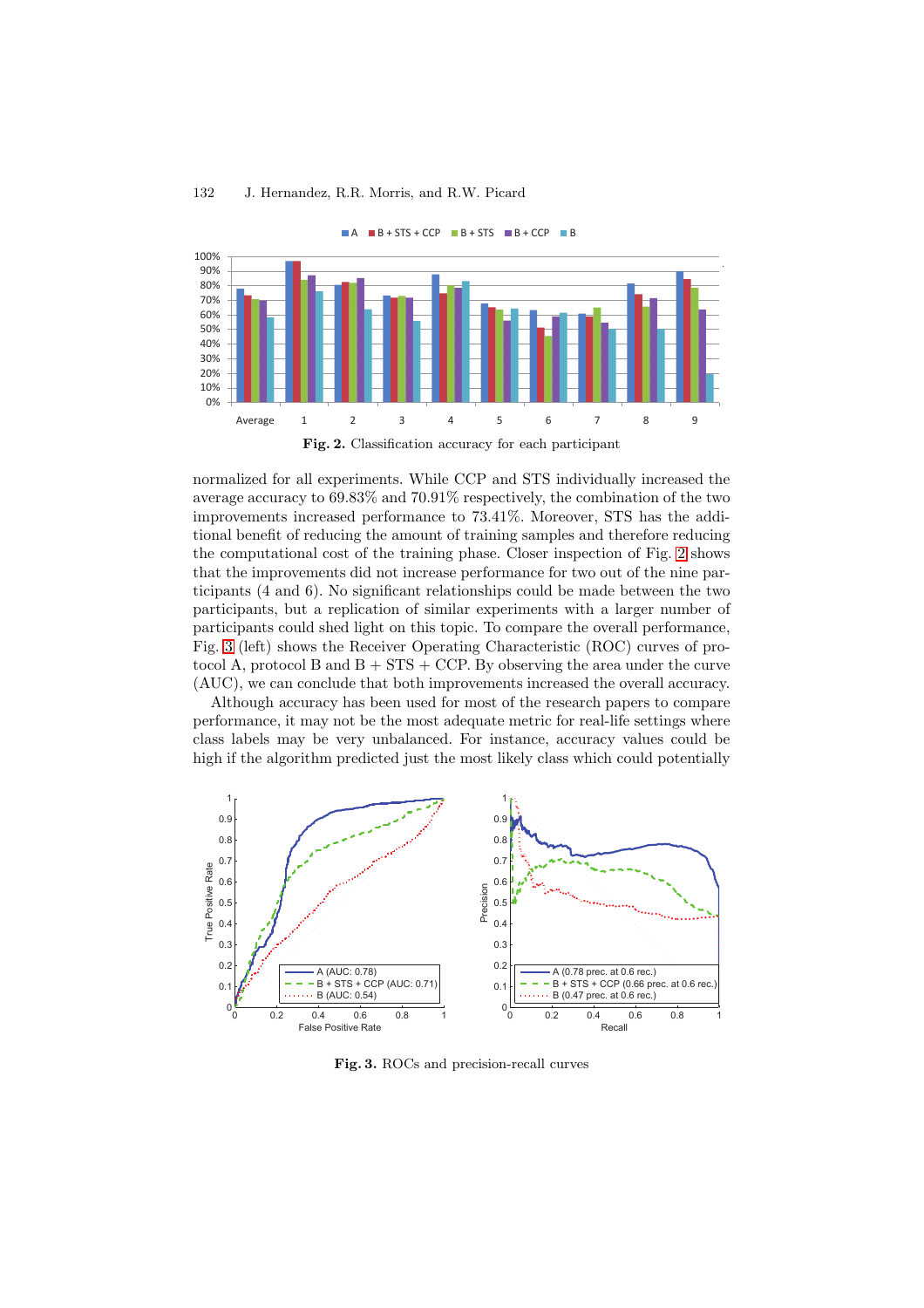ignore the class of interest (e.g., stressful calls.) As a complementary metric, we use precision-recall curves (see Fig. [3,](#page-7-1) right.) To analyze this curve, we can study a real case application where the company wants to collect stressful calls to train their new employees. In this case, the company wants to know how many of the calls predicted as stressful by the classifier were also reported as stressful by the employees. For instance, if we optimize our methods to correctly detect stressful calls  $60\%$  of the time (i.e., recall  $= 0.6$ ), the percentage of these detections that are also reported as stressful calls (precision) is 78.40% for protocol A, 65.84% for  $B + STS + CCP$ , and  $46.82\%$  for B alone. These results are in line with the results using accuracy and, therefore, we can conclude that the proposed methods partly address the participant variability problem.

## **7 Conclusions**

This is one of the few research studies on stress recognition in an uncontrolled (real-life) setting. Unlike many other studies on workplace stress, we did not alter the working conditions to artificially create stressful scenarios. This naturalistic approach introduced undesired real-life variables (e.g., unbalanced reports, artifacts), many of which accentuated the problem of participant variability. In this context, we proposed two methods to account for individual differences in order to discriminate stressful vs. non-stressful calls of nine call-center employees.

The two improvements - correction of the class priors and the selection of training samples - rely on the use of data from the testing participant. In many cases, the recovery of testing class priors may be unfeasible or expensive but, in this case, simple questionnaires can be used to obtain that information. As we showed great similarity in participants' stress reports across days, we can also use one day of labeled monitoring to obtain the priors. As for the STS, we explored the use of SC lability to encode similarity between participants, a method that does not require any labeling. In the future, we intend to explore other similarity measures based on demographic characteristics (e.g., age, gender or ethnicity), and we intend to incorporate temporal models (e.g., Hidden Markov Models) to capture the dynamics of stress.

In this paper we have illustrated the benefits of using person-specific models for stress recognition in a call center setting, but the methods explored in this paper can generalize to many areas of Affective Computing. Indeed, participant variability is a common issue in many types of affect recognition applications, and new methods are sorely needed to help tackle this problem.

**Acknowledgements.** This work was supported in part by the MIT Media Lab Consortium. Javier Hernandez was supported by the Caja Madrid fellowship.

## <span id="page-8-1"></span><span id="page-8-0"></span>**References**

1. Barreto, A., Zhai, J., Adjouadi, M.: Non-intrusive physiological monitoring for automated stress detection in human-computer interaction. In: ICCV-HCI, pp. 29–38 (2007)